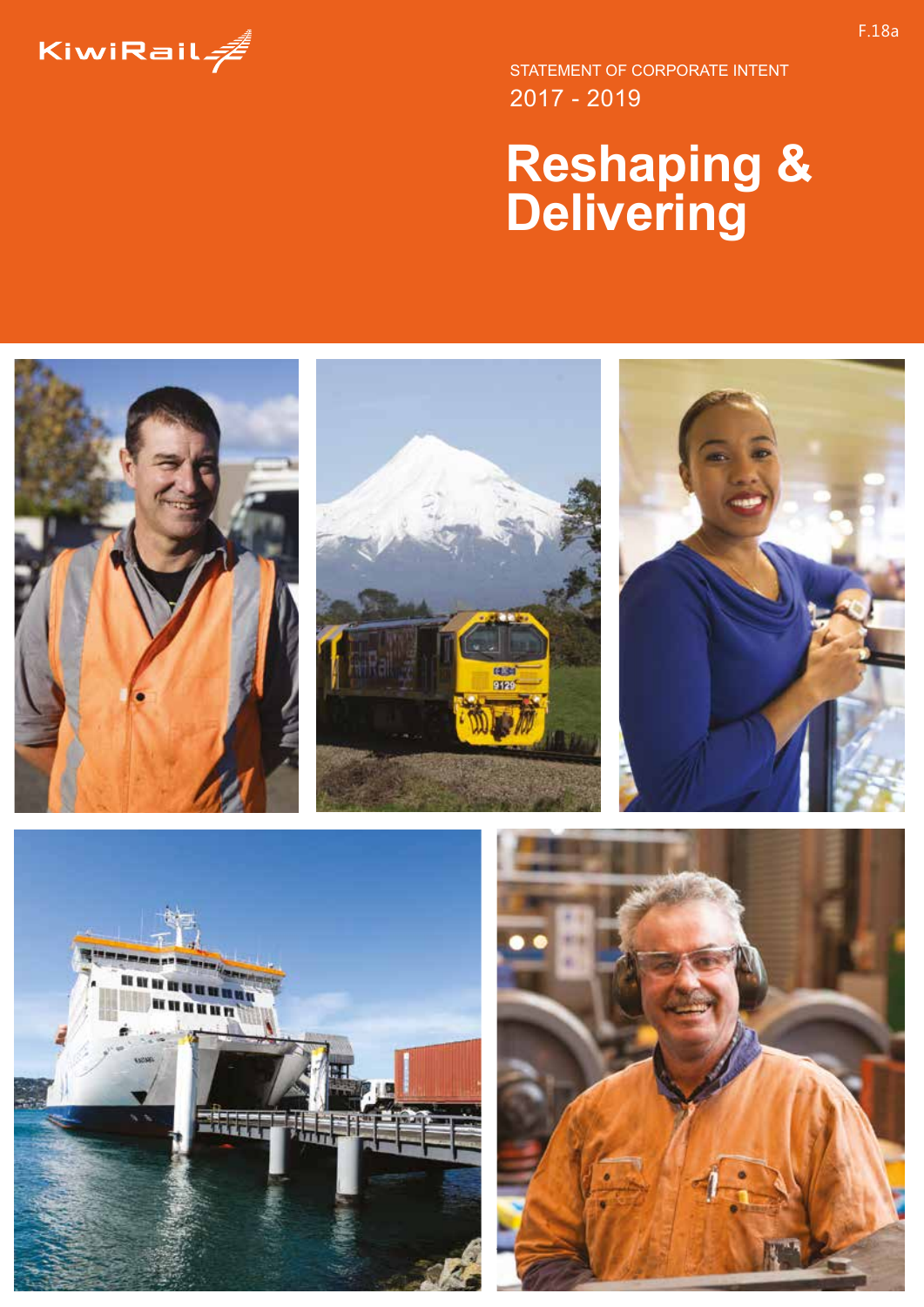

*Front cover photos: Clockwise from left Robbie Meynell, Mechanisation Supervisor Southern, Jazzy Yusuf, Cabin Attendant and Brian King, Mechanical Engineer.*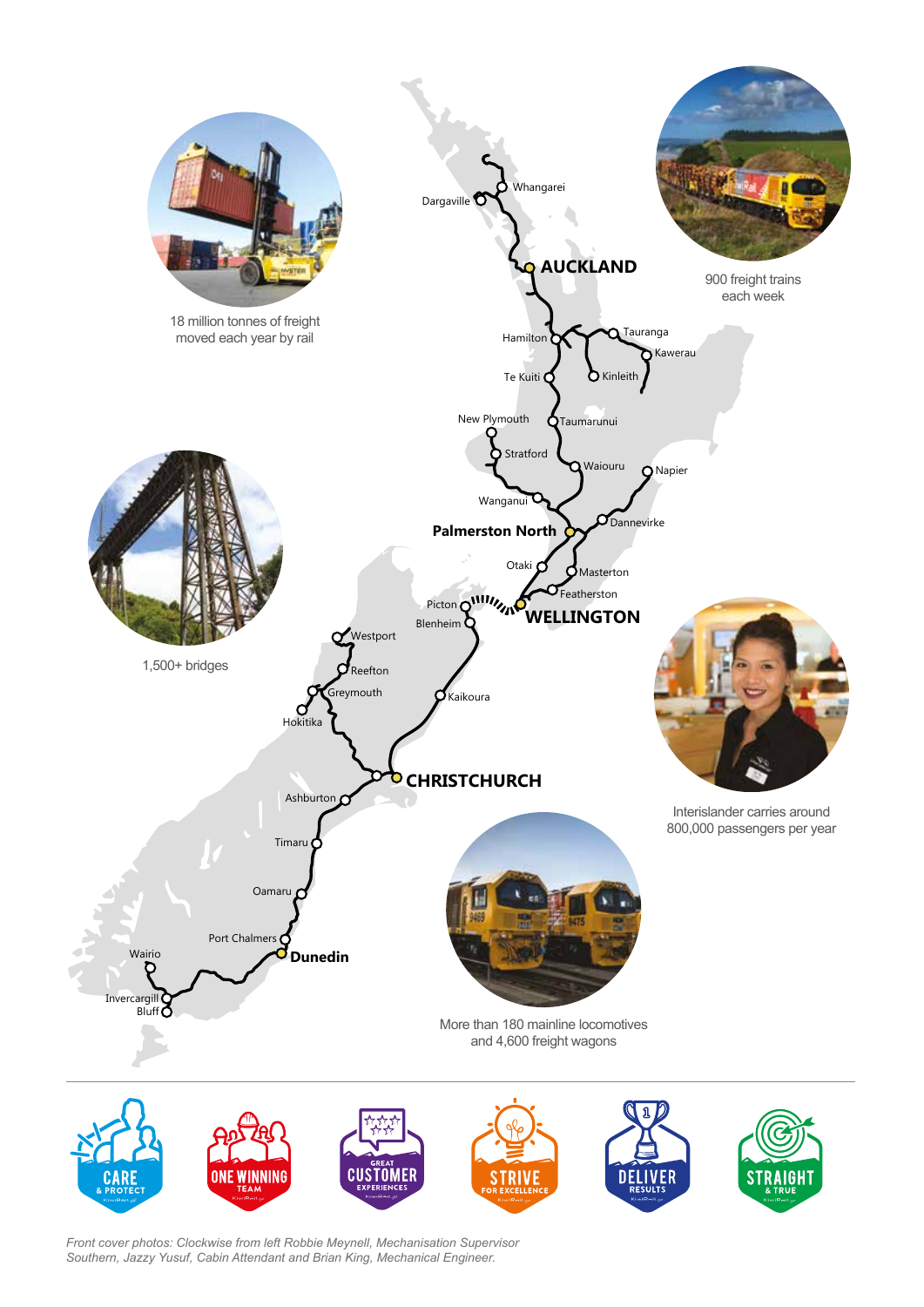# **Contents**

| <b>APPENDIX 1: Performance Measure</b> |  |
|----------------------------------------|--|

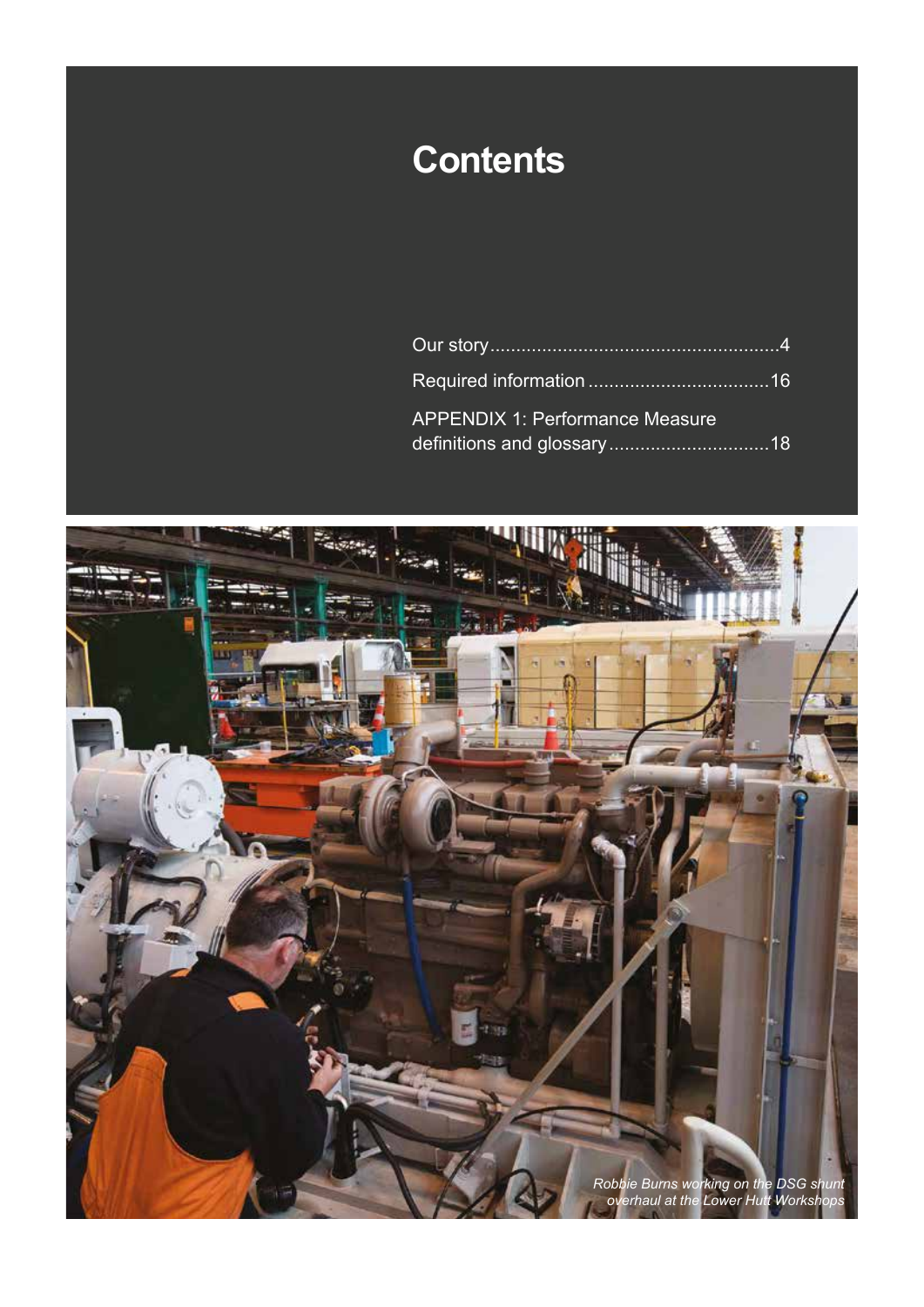# **Our story**

### **Our vision**

Trusted Kiwi-owned logistics partner, growing New Zealand.

### **Nature and scope of the business**

KiwiRail owns, operates and optimises rail and ferry transport and supply chain networks to facilitate the efficient movement of freight and passengers within New Zealand. KiwiRail is focused on providing excellent service to our customers, a zero-harm workplace for our staff, an improved financial position for our shareholder, and delivering our services in an environmentally sustainable way. We:

- Provide end-to-end transport supply chain services and connect customers with the global marketplace
- Own and operate a national rail network which meets the needs of our customers
- Provide for the transport of bulk and consolidated freight
- Provide ferry services (forming the 'bridge' between the North and South Islands) for rail and road freight and for passengers and their vehicles
- Support rail passenger services in metropolitan areas and provide long-distance services for both domestic and tourist markets
- Manage and develop property holdings for rail operations and appropriate third-party land use

We are committed to an integrated transport approach in conjunction with the New Zealand Transport Agency and the Ministry of Transport.

### **Who we are**

KiwiRail:

- Supports New Zealand's export growth
- Provides resilience to the national transport system
- Reduces New Zealand's carbon footprint
- Provides efficient flows to ports
- Extends SH1 across the Cook Strait
- Reduces New Zealand supply chain costs
- Reduces congestion and makes roads safer
- Offers world-class tourism experiences

### **What we do**

- We move around 18 million tonnes of freight and enable more than 27 million low-carbon commuter journeys each year
- We employ 3,400 New Zealanders
- We have a market share of around 16% of total freight volume in New Zealand
- We transport around 25% of New Zealand's exports
- We avoid the need for the equivalent of more than 1 million truck movements a year, avoiding more than 200,000 tonnes of carbon emissions each year
- We operate, maintain and improve 3,500 km of operational track network, nationwide

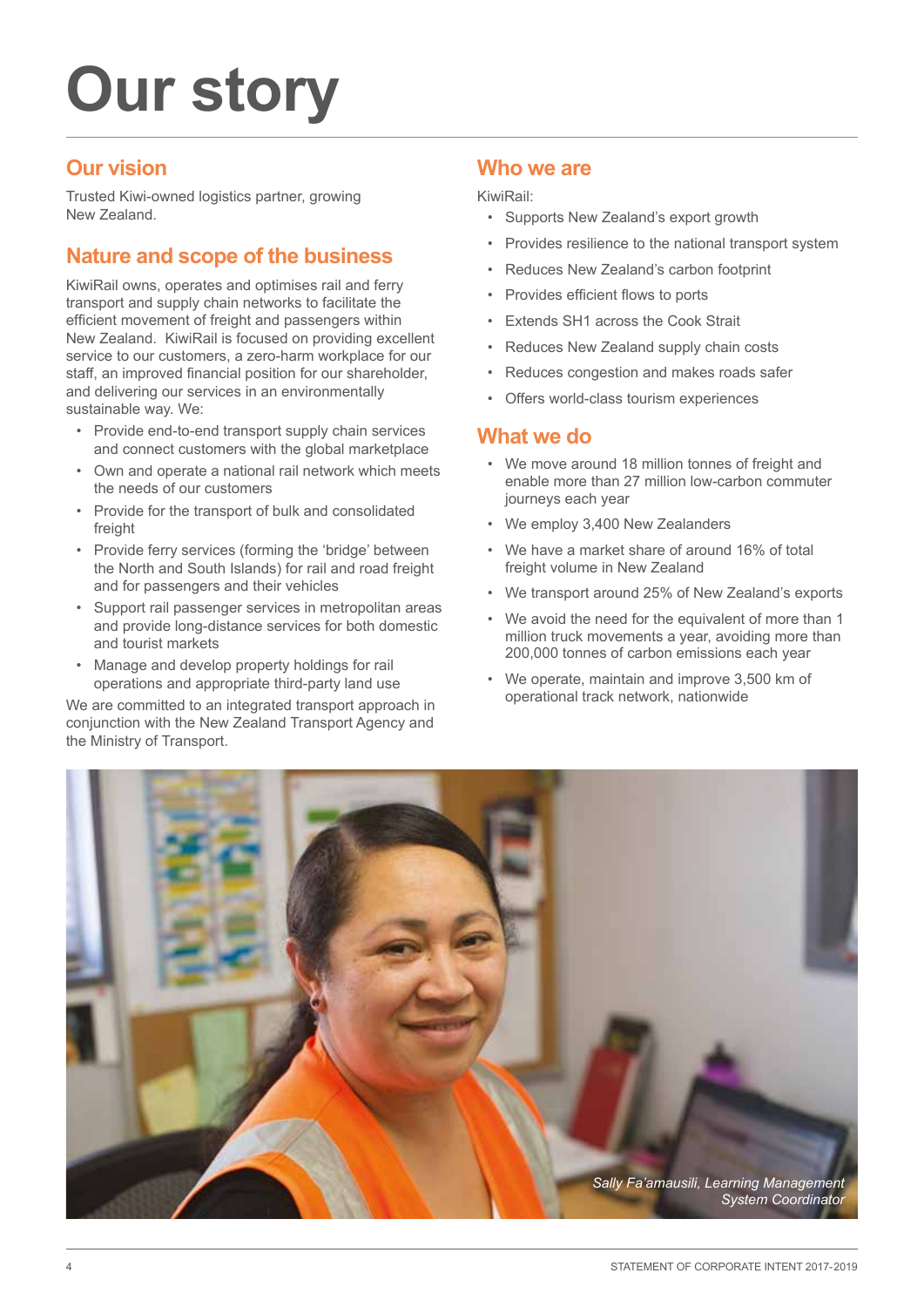

### **Value of rail to New Zealand**

Rail freight delivers a range of benefits to New Zealand which are not recognised when undertaking traditional 'return on investment' analysis of expenditure on the rail network. These benefits include a range of positive outcomes that would not be possible without rail, including a reduction in road accidents, fewer emissions into the environment, reduced traffic congestion, and reduced roading repair, maintenance and upgrade costs. These are considered to be items that would incur costs for other parties in the absence of rail freight and represent the value of rail, rather than a narrow view of the cost of rail.

Understanding the value of rail is one of the key strategic projects in the road/rail integration programme of work currently being undertaken with the NZ Transport Agency. The project will identify the wider economic benefits of rail in an integrated transport system and will better inform land transport planning.









Diverting over 200,000 tonnes of carbon emissions



Avoiding approximately 80 million litres of diesel consumption by road freight



Contributing to New Zealand's economic growth





Helping community groups, schools and sports groups to travel



Reducing congestion, making our roads safer





Creating long-lasting two-way relationships with customers, suppliers and other stakeholders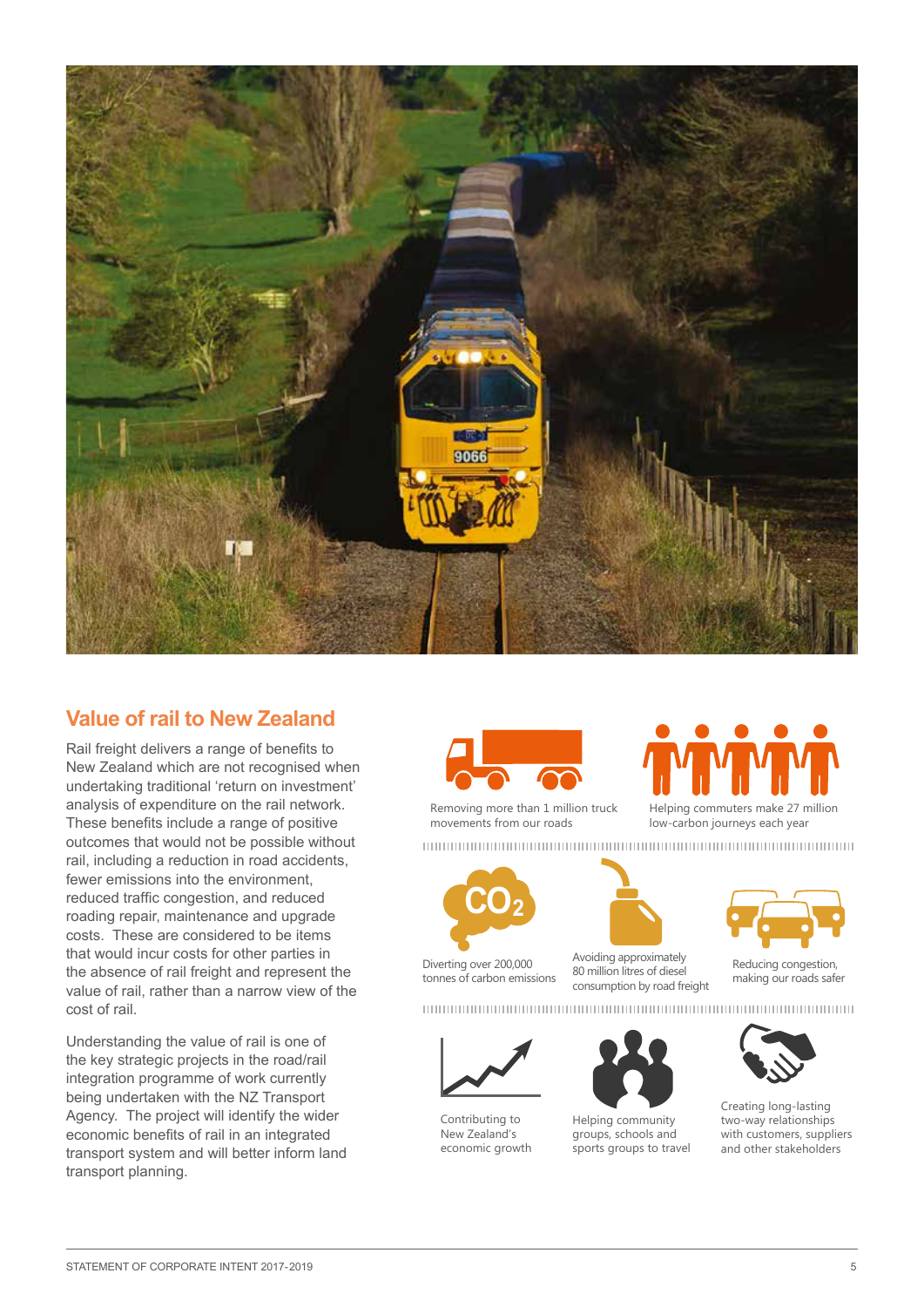### **Market outlook and economic assumptions**

As part of an open economy and a trading nation, factors outside New Zealand affect KiwiRail. New Zealand has a very export-driven competitive economy, with exports accounting for about 30% of New Zealand's GDP. New Zealand is one of the top five dairy exporters in the world.

Currently, the New Zealand economy is performing well, and the forecast is for steady growth, falling unemployment and low inflation, although there are indications of slowing domestic consumer spending. In terms of New Zealand's export economy, the risks and uncertainties within the global economy, such as commodity prices, are becoming more complex. KiwiRail has significant exposure to this uncertainty through its movement of commodities such as coal and milk-based products.

### **The economics of rail**

There has been much commentary during the 2015/16 year on what the future configuration of the rail network should look like. KiwiRail does not create or reduce the demand for freight. If freight is present in commercial quantities and customers are prepared to pay commercial rates, KiwiRail will carry that freight. If the demand is not there, there are wiser uses for the public's investment in rail.

When considering KiwiRail's costs, it is helpful to think of the operational side of the business – running the trains and ferries – as the "above rail" costs. These are largely covered by the revenue that the company earns. Meanwhile, the Government's investment in rail contributes to the "below rail" costs – including maintaining and improving tracks, bridges and tunnels.

KiwiRail runs about 3,500km of operational rail track which requires maintenance and upgrades even where there are no passenger services and very little freight.

KiwiRail's Commercial Review of its operations, completed in 2014, found that there is not enough demand for rail to enable KiwiRail to fully fund the infrastructure, including tracks, signals, bridges and tunnels. This means the company will always rely on a level of government investment.

None of the debate about how and by how much KiwiRail is supported distracts us from the task of helping to enable the growth of New Zealand exports and tourism. Rail competes directly with road and sea operators for the transport of goods around New Zealand. In order to increase our market share, rail needs to provide a reliable, cost-effective and consistent service to our customers. KiwiRail is prioritising investment to key parts of our network to achieve these goals and to lift our service for our freight and passenger customers.

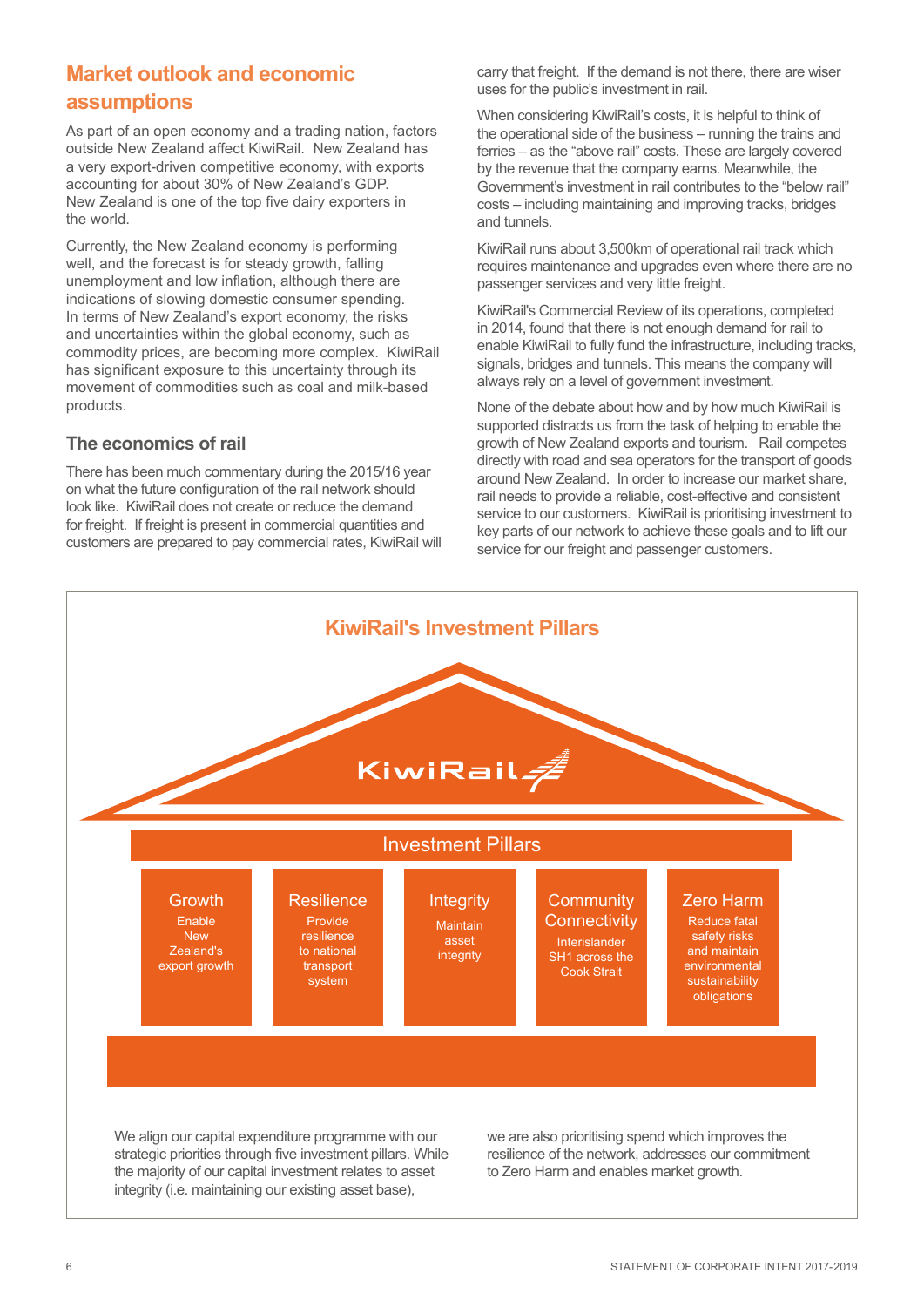

#### **Sector outlook**

The domestic and import/export (IMEX) sectors are both forecast to grow. KiwiRail is continuing to reshape its offering for the domestic market, and actively target growth in the IMEX sector. The move by shipping lines to bring larger ships to New Zealand is also a positive opportunity for KiwiRail, as this leverages our ability to aggregate and move large volumes of freight with speed to and from ports.

Key New Zealand ports and customers are also increasingly investing in infrastructure and commercial activities outside the port gates. For example, CentrePort invested in an inland freight hub at Whanganui, which opened in October 2015, and is served by a daily KiwiRail freight train as part of CentrePort's CentreRail service. Port of Auckland has freight hubs at Wiri in South Auckland, Mt Maunganui in the Bay of Plenty, and Longburn, near Palmerston North, and in February 2016

announced plans to open a new hub at Northgate in Waikato. Tainui is expected to commence construction of the logistics precinct in October 2016 as part of its development of an inland port at Ruakura which will ultimately have the capacity to process 1 million TEUs (20 foot containers) per year.

Working with key customers and ports to develop rail-served freight hubs is an area of strategic focus for KiwiRail over the short and medium term.

However, future performance of the rail freight business is largely dependent on the outlook for commodity-driven activities. The current outlook for key commodities such as coal, forestry and milk-based products is concerning as global demand has fallen away, with key customers experiencing and forecasting reductions in export volumes. The immediate outlook over the next three years for these commodities is challenging.

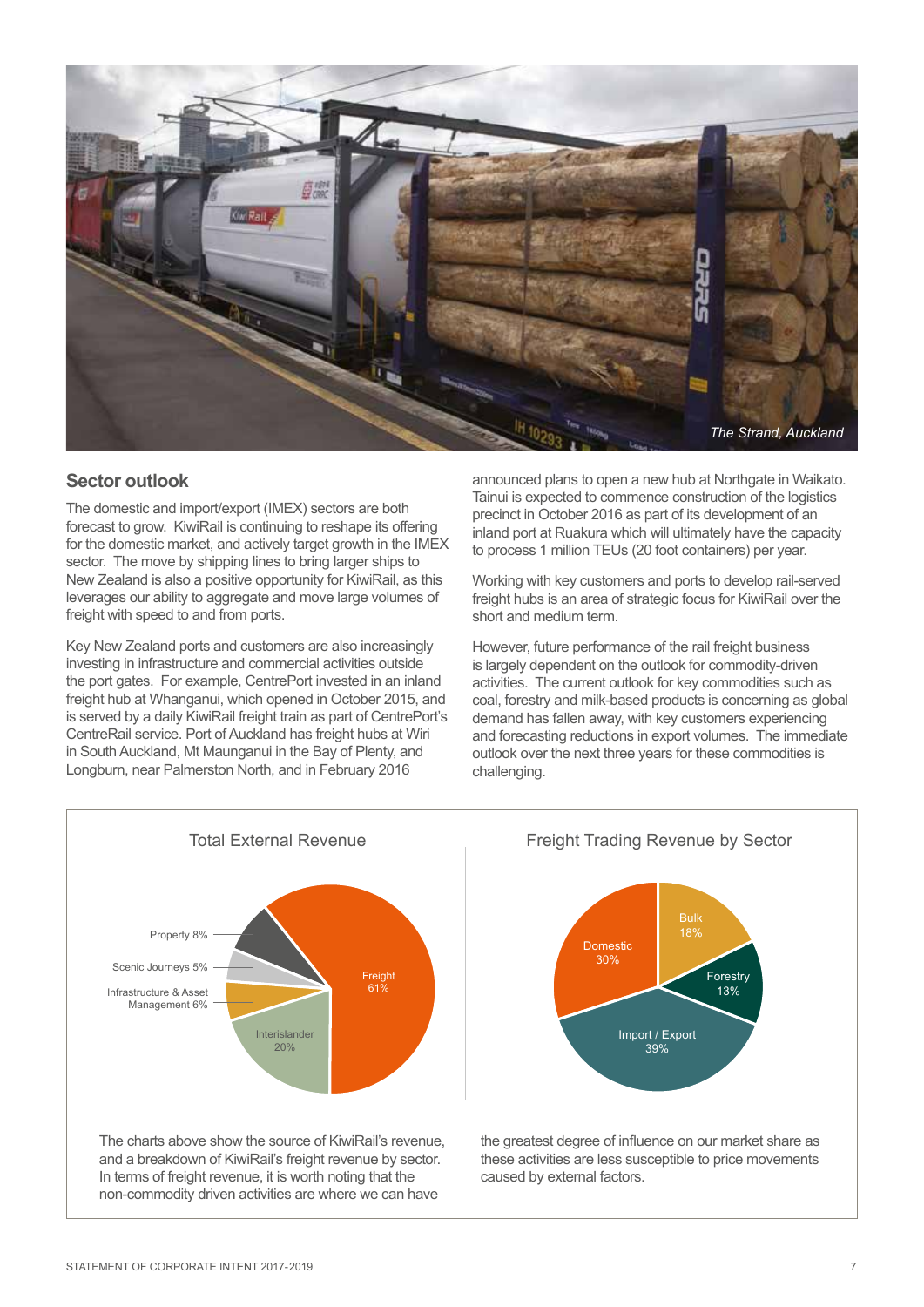### **Our priorities**

Our focus for the next two years is to reshape the business to ensure we can meet our customers' needs in the most efficient and effective way possible and deliver both financial and operational results. KiwiRail has undergone significant change in the last 18 months, and the next two years will see us continuing with our strategy of simplifying our business, standardising our assets, and investing in our people to help us achieve this goal.

### **Sustaining a Zero Harm environment**

We are fully committed to the safety of our people and the public, with Zero Harm being taken seriously at every level of the organisation from the Board and Executive Team to front line staff. We have developed and implemented a number of safety initiatives over the last 12 months and continued to reduce both our Total Recordable Injury Frequency Rate (TRIFR) and Lost Time Injury Frequency Rate (LTIFR). We are targeting a 40% year on year reduction in both rates for 2017.

In addition, we introduced 'Steel Wheels' in February 2016 to report on our environmental impact through avoided truck trips and avoided CO2 emissions. We intend to continue this commitment to reduce our critical risks and improve our environmental accountability.



### **Case study - Steel Wheels**

In February 2016, KiwiRail launched an infographic tool to help demonstrate the value of rail and KiwiRail's contribution to the NZ logistics sector.

The tool, named Steel Wheels, is a graphic depiction of the role KiwiRail plays in New Zealand's freight supply chain, highlighting the number of rail trips undertaken in each reporting period, the equivalent heavy vehicle trips avoided by using rail to shift

freight, and the resulting fuel and CO $_2^{}$  emission savings relative to the same volume of freight travelling by road.

Steel Wheels will be reported monthly, quarterly and annually, with breakdowns provided by sector. Steel Wheels is available on KiwiRail's Freight website and is included in monthly customer newsletters in order to demonstrate the environmental benefits of rail as a transport mode.

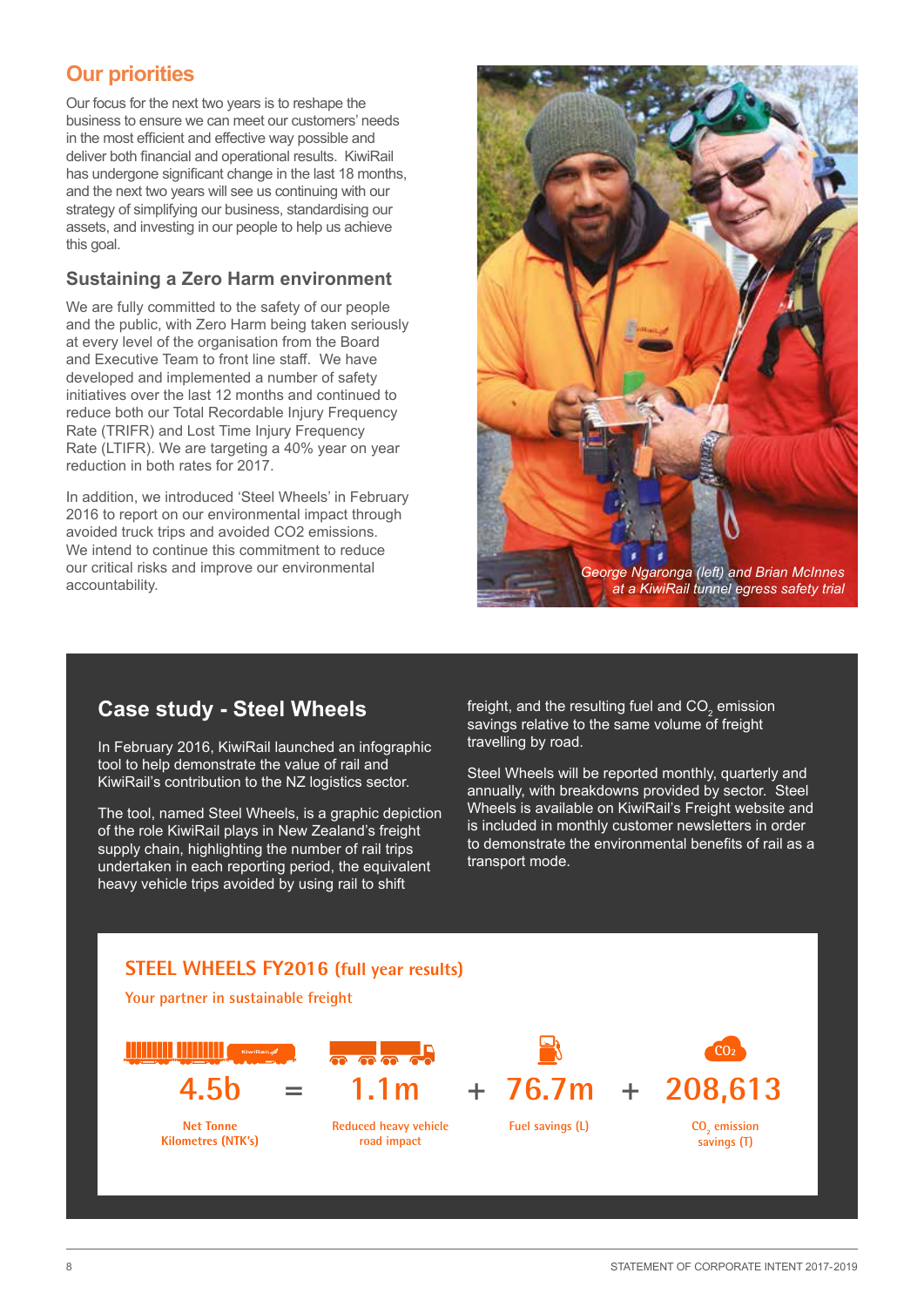

#### **Engaging our customers and stakeholders**

We are embedding our new customer-centric approach, emphasising that we don't move trains and ships, we move freight and people. We are committed to delivering on our customer promise, building strategic customer partnerships, being an easy and reliable company to do business with, and seamlessly bundling our rail, ferry, infrastructure and property services. Core to our strategy is working with our customers to consolidate freight to reduce supply chain costs. We will actively pursue opportunities with our customers to help us deliver this strategy.

We intend to continue to work with the NZ Transport Agency and Ministry of Transport to ensure that KiwiRail is an integral part of the solution to New Zealand's transport needs.



### **Case Study – Southdown**

KiwiRail is actively working with our customers to promote easier freight movements and to help make our customers competitive in their markets. The development and upgrade of freight hubs that integrate road and rail are helping to improve freight flows to and from ports.

KiwiRail's Southdown Freight Hub (Southdown) situated in the Onehunga/Penrose area supports Auckland as a critical freight gateway for New Zealand's economy.

KiwiRail has committed more than \$15 million to a significant upgrade of its Southdown facilities in 2016/17 aimed at developing the integration point for road and rail, including:

- Additional lifting equipment to cope with 25% to 40% growth in activity connecting road transport operators to rail heads for movement of goods around New Zealand and to Port of Tauranga MetroPort
- Redesign of entranceways and grids to speed up truck access to Southdown, MetroPort and MetroBox
- Upgrade of current MetroPort rail lines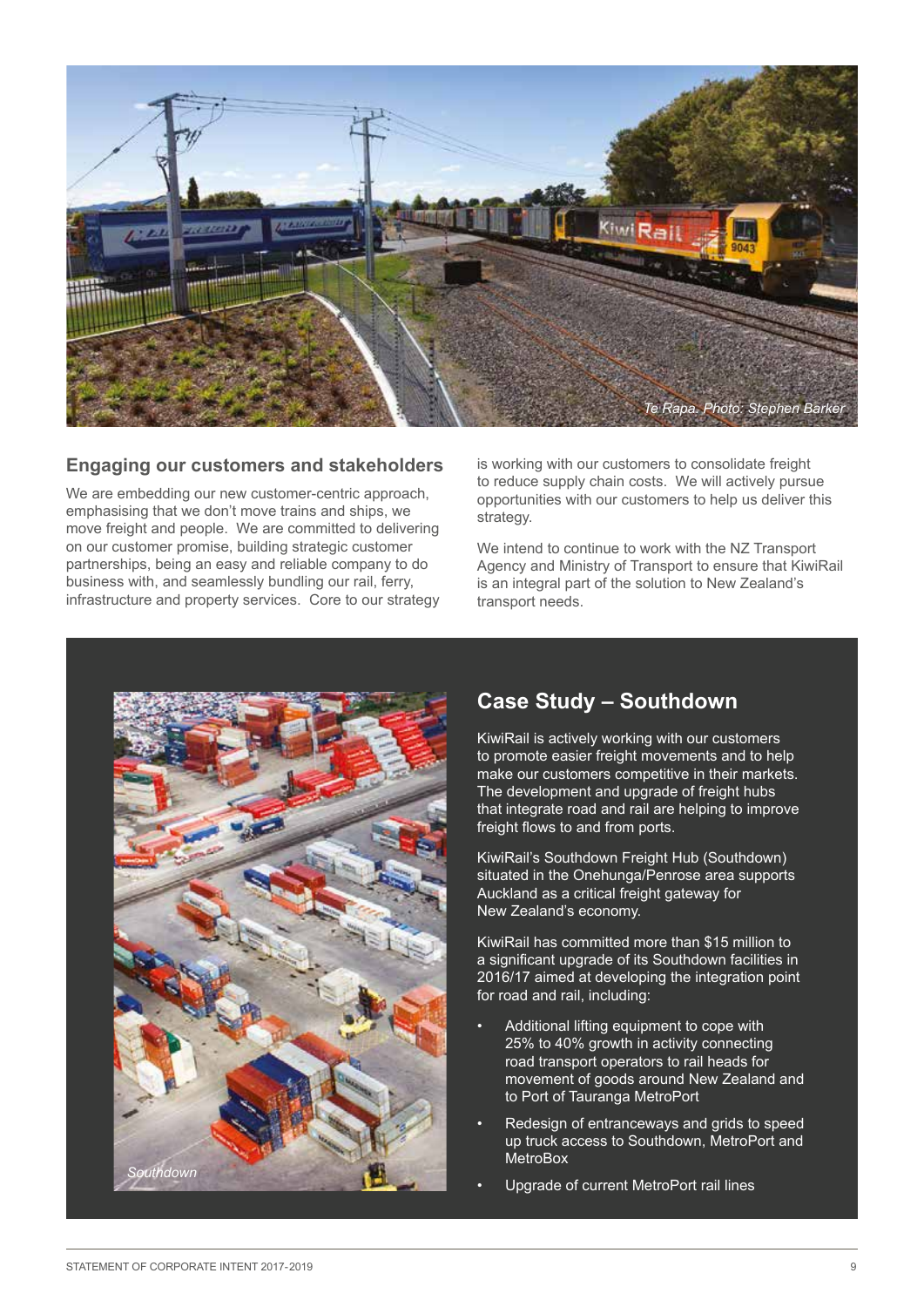### **Delivering operational performance**

In order to improve our operational performance, we are simplifying our operating model and standardising our assets. Following on from productivity and efficiency initiatives implemented during 2015/16, we will continue to have a sharp focus on further reducing the cost of operations through the delivery of additional initiatives. Delivering frequent reliable services which balance meeting our customers' needs with optimising our train and ferry assets will also be a priority over the SCI period.

Within KiwiRail's Property operations, the focus is on continuing to review and rationalise the company's property portfolio. KiwiRail will embed improved leasing arrangements to generate market-aligned returns from the property portfolio, as well as identifying any surplus land and generating the best commercial return for that land.

KiwiRail is working towards providing a fully intermodal freight service, which provides customers greater flexibility when moving goods around the country and beyond. To

this end, we are introducing road-bridging that enables easy transfer of freight from rail wagons to road trailers which are then loaded on and off ferries. Amongst other benefits, this will allow greater flexibility of freight movements across the Cook Strait. The arrival of the Interislander's latest ferry, Kaiarahi, in 2015 marked a significant milestone in introducing a road-bridging service across the Cook Strait, with Aratere now being the only rail-enabled ferry in Interislander's fleet.

Changes at both our Picton and Wellington terminals were made in 2015 to support the transition to road-bridging, allowing us to transfer freight more efficiently between rail, road and ferry. To meet the changing operational demands when Aratere is away for two months for a scheduled dry-dock, we are planning short-term changes that will see vehicles using different space across our terminal sites. In the long-term, we are planning developments to our operating footprint to meet the requirements of a permanent intermodal road-bridging service.

### **Case Study - Driver Advice System**

KiwiRail's Driver Advice System (DAS), which incorporates the energy-saving Energymiser system, celebrated a year in action in February 2016 by breaking the 3 million litres-saved mark.

The fuel usage in February 2016 was 8 percent less than the same month last year, just as DAS was starting to be rolled out. A huge amount of work went into both developing and rolling out DAS, with several work streams involved, including gathering and analysing information on track gradients, installing DAS on our locomotives and training the locomotive engineers (LEs) in its use.

DAS works by supporting the LE as he or she negotiates the contours of the KiwiRail network. It advises the driver how best to operate their train, taking into account the track, locomotive and train characteristics and timetable requirements.

Aside from providing enhanced safety for train drivers, DAS and Energymiser have been one of the notable achievements of KiwiRail's programme to make the business more efficient, improve our performance and reduce costs.

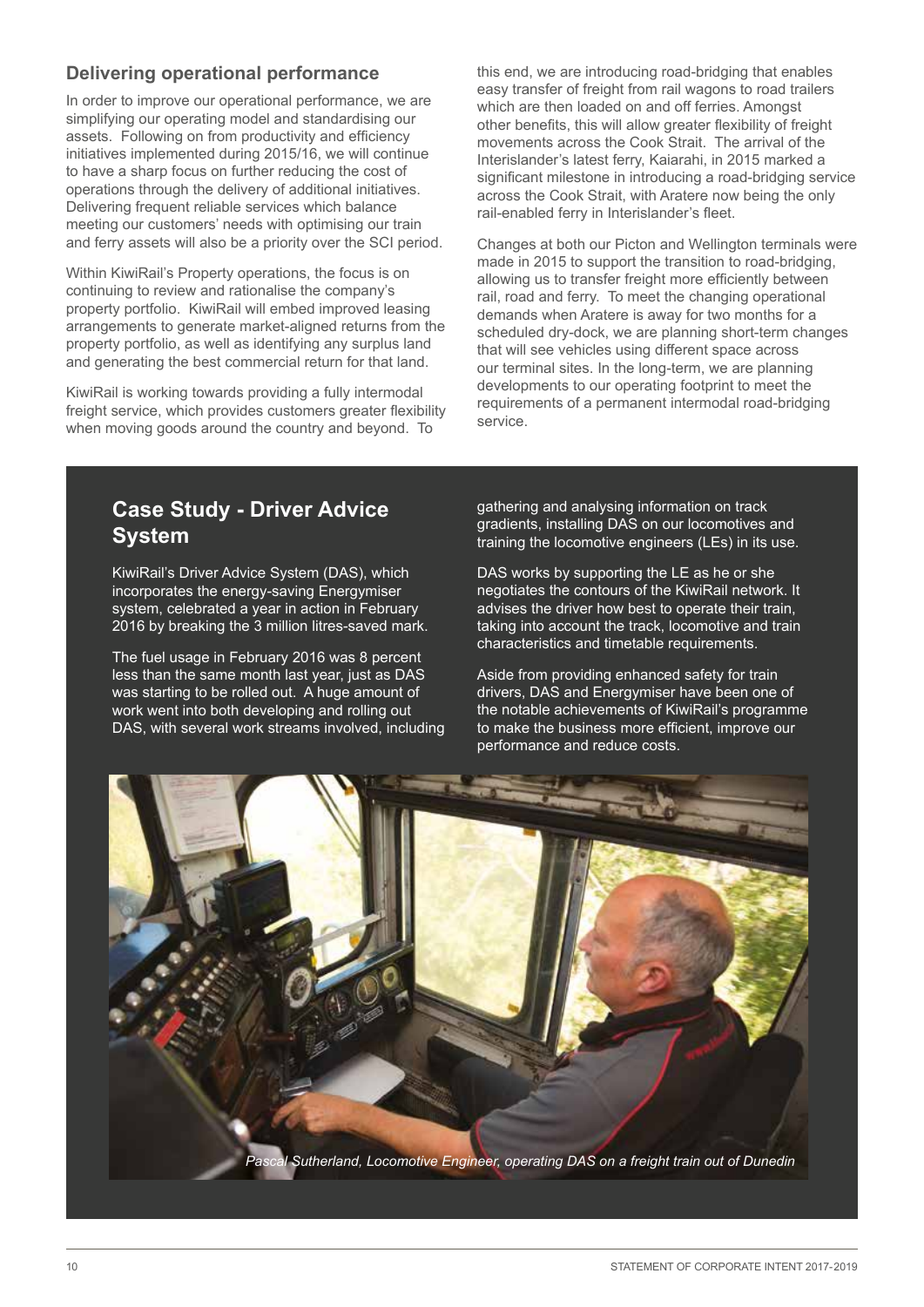

### **Empowering our people**

All our staff have a part to play in helping to deliver our strategic objectives, and it is therefore vital we recruit and develop the right talent. Strategy is designed to build a continuous improvement culture where our front line teams are improving the day to day work effort / identifying changes and taking ownership. This will require KiwiRail leaders to provide direction, engage teams, remove the roadblocks and bring people together to solve the problems.

This KiwiRail approach will help us to become one KiwiRail, learning and continuously improving together for our customers.

#### **Meeting our financial targets**

In line with the clear expectations of shareholding Ministers, the executive and management teams remain committed to improving KiwiRail's financial position. For the 2015/16 year, we expect our underlying operating profit to be within the range of \$80-85 million, delivering on our 2016-2018 Statement of Corporate Intent target.

Our 2016/17 operating profit is forecast to be at a similar level, despite the transfer of the Tranz Metro services to a new operator from July 2016. Our focus continues to be on making our cost base more flexible to increase agility, de-risking customer revenue streams through increased take or pay arrangements, improving productivity and efficiency, and targeted investment to enable growth.

### **Case study - High Performance High Engagement (HPHE)**

One of the biggest barriers in a traditional business environment is the communication gap between management and workers which can be created because of the lack of shared information, different perspectives and the lack of time that is required to understand each other fully.

The HPHE process was implemented to enable KiwiRail to achieve stronger and more sustainable results through better engagement with, and participation from, our people and the unions which represent them.

HPHE is a more collaborative approach than traditional industrial relations practices, and seeks to involve staff throughout the organisation in contributing to the vision for KiwiRail. HPHE also recognises that engagement with staff at all levels of the organisation is an integral part of the process to address the challenges facing the business, and to improve the prospects of successful outcomes.

An HPHE project is currently underway at the Hutt Workshops to build a joint business plan for the future of the Hutt Workshops, with more planned.

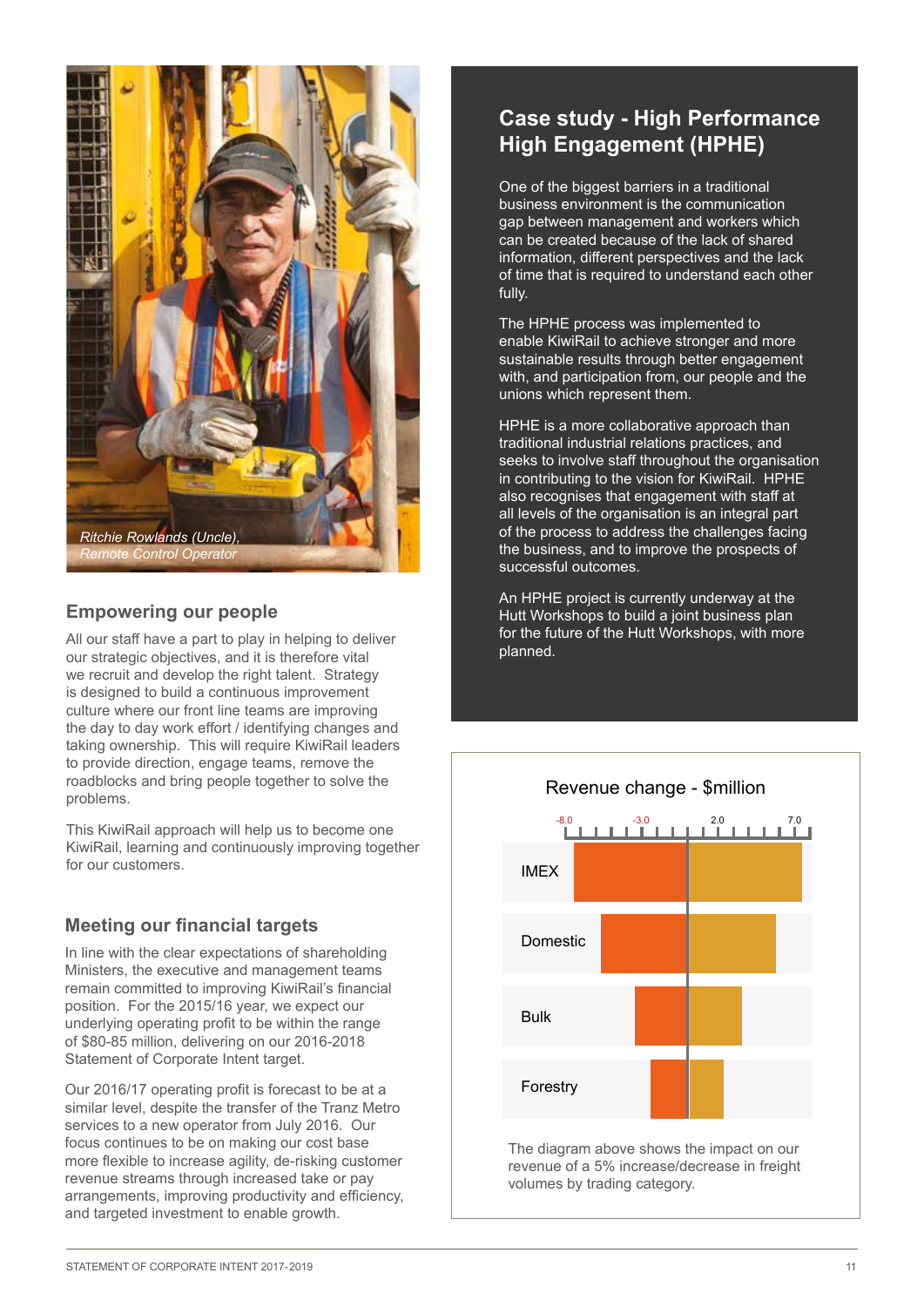### **Our strategic objectives and performance measures**

Following the successful introduction of a 'Back to Basics' framework across KiwiRail in 2014/15, we continue to work towards five strategic objectives. These are "Sustaining a Zero Harm Environment", "Engaging our Customers and Stakeholders", "Delivering Operational Performance", "Empowering our People" and "Meeting our financial targets".

Individually, achieving each of these objectives is important. Together, they are fundamental to achieving our strategy and are the measures by which we assess our performance.



# **Aspiration:**

- **• Improving Zero Harm performance to Australasian best practice levels**
- **• Recognised as a sustainability leader**

### **Objective: Sustaining a Zero Harm Environment**

# **Our focus:**

- **• Broaden our understanding and mindset of Zero Harm**
- **• Continued reduction in injuries, with a 40% reduction for 2017 and at least 30% for 2018 and 2019**
- **• Reduction in carbon emissions of 1% per year**

|                             | 2016            | 2017  | 2018        | 2019  |
|-----------------------------|-----------------|-------|-------------|-------|
|                             | <b>Forecast</b> | Plan  | <b>Plan</b> | Plan  |
| Key performance measures    |                 |       |             |       |
| LTIFR*                      | 5.9             | 3.5   | 2.3         | 1.6   |
| TRIFR*                      | 14.9            | 8.9   | 5.0         | 3.5   |
| GHG emissions per NTK (gms) | 29.62           | 29.26 | 28.97       | 28.69 |

\* 2016 restated to excludeTranz Metro for comparability with plan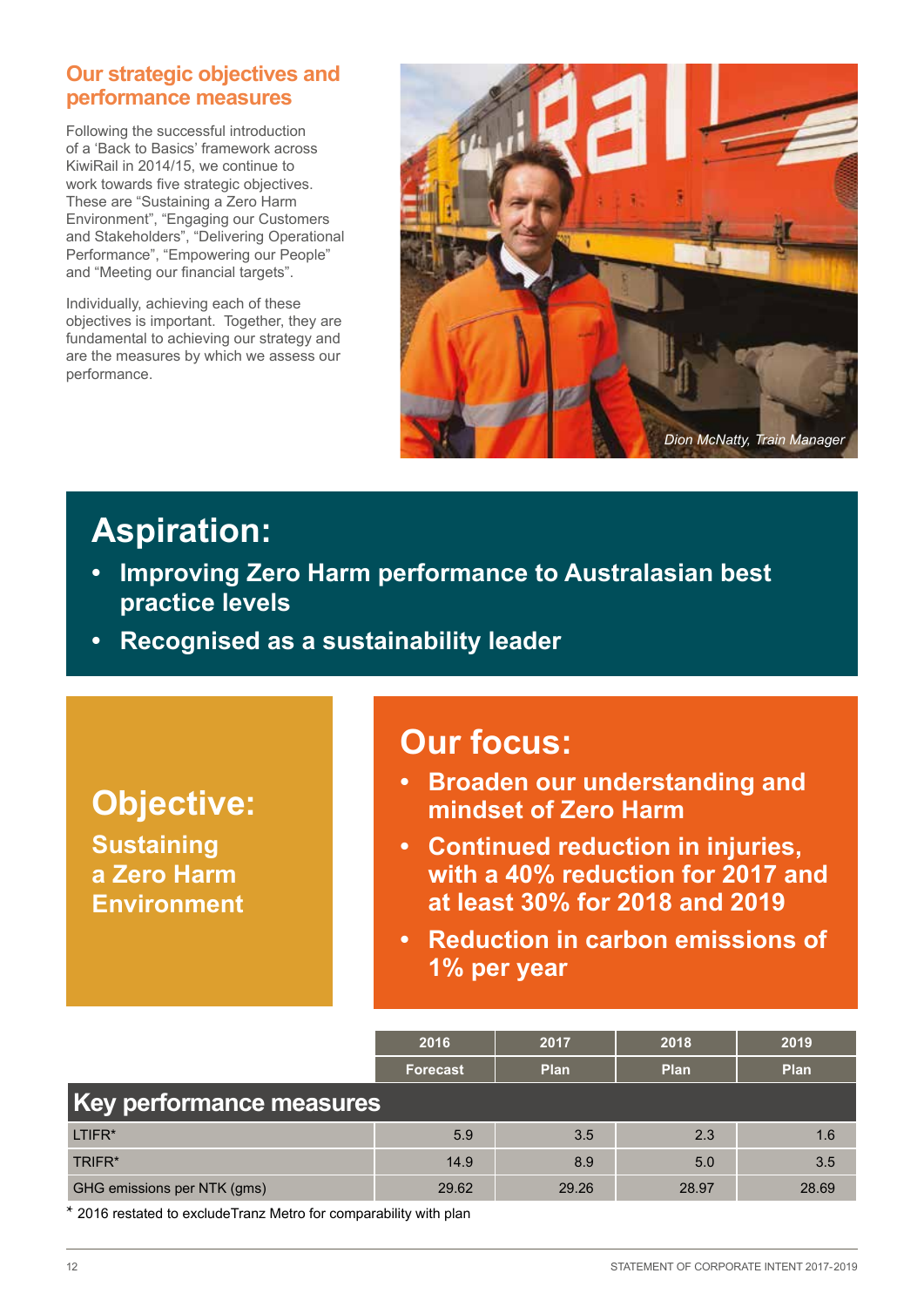# **Aspiration:**

- **• Best in class customer loyalty measures**
- **• Deep understanding of the true value of rail to New Zealand**

## **Our focus:**

**Objective: Engaging our customers and stakeholders**

- **• Strategic partnerships with our key customers**
- **• Profitable growth in defined markets**
- **• Clearly defined service offerings to customers**
- **• Collaborate with the NZ Transport Agency and Ministry of Transport on integrated land transport initiatives**

|                                    | 2016            | 2017           | 2018           | 2019 |
|------------------------------------|-----------------|----------------|----------------|------|
|                                    | <b>Forecast</b> | Plan           | Plan           | Plan |
| Key performance measures           |                 |                |                |      |
| Revenue (\$m)                      | 689             | 635            | 651            | 671  |
| Freight Trading Revenue Growth (%) | (2)             | $\overline{2}$ | $\overline{2}$ |      |
| Passenger Revenue Growth (%)       | 10              |                |                |      |

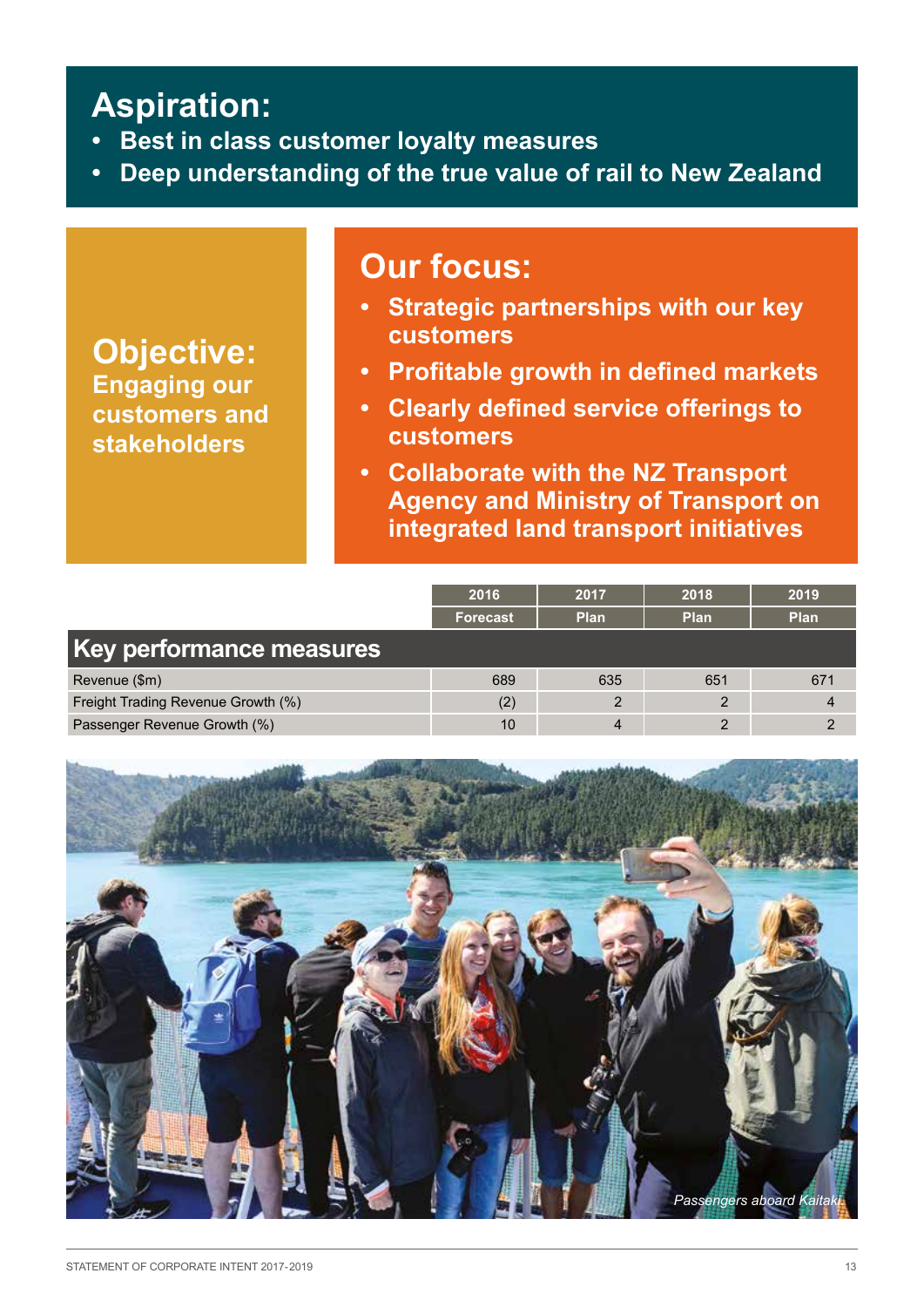# **Aspiration:**

- **• On-time performance above 90%**
- **• Total cost of operations less than 85% of revenue**

### **Our focus:**

**Objective: Delivering operational performance** 

- **• Simplify the train plan**
- **• Improve on-time performance**
- **• Optimise assets through standardisation and investment**
- **• Reduce the cost of operations through productivity and efficiency initiatives**

|                                                   | 2016            | 2017        | 2018        | 2019        |
|---------------------------------------------------|-----------------|-------------|-------------|-------------|
|                                                   | <b>Forecast</b> | <b>Plan</b> | <b>Plan</b> | <b>Plan</b> |
| Key performance measures                          |                 |             |             |             |
| Ontime Performance (%)                            |                 |             |             |             |
| - All Freight Trains                              | 82              | 92          | 92          | 92          |
| - % Interislander services to advertised sailings | 99              | 99          | 99          | 99          |
| Operating costs as a percentage of revenue        | 88              | 87          | 86          | 85          |
| <b>Network Renewals</b>                           |                 |             |             |             |
| - New Sleepers Laid (000)                         | 73              | 79          | 85          | 77          |
| - New Rail Laid (km)                              | 15              | 21          | 19          | 20          |
| - Lines De-stressed (km)                          | 93              | 140         | 139         | 139         |

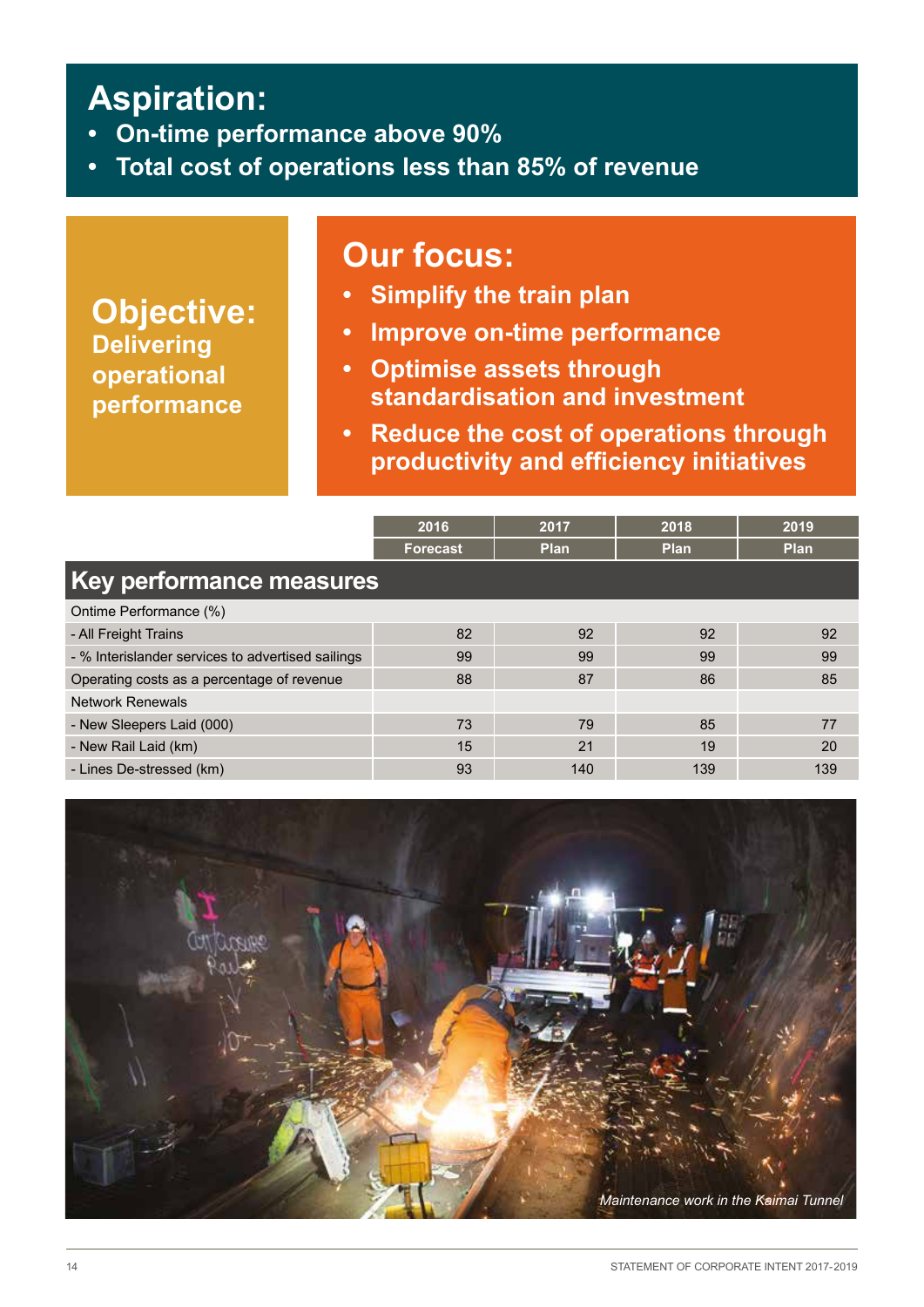### **Aspiration: Best in class staff engagement measures**

**Objective: Empowering our people** 

### **Our focus:**

- **• Build a High Performance High Engagement culture**
- **• Grow leadership capability and retain key talent**
- **• Simplify and standardise our working practices**

|                                    | 2016            | 2017        | 2018        | 2019        |
|------------------------------------|-----------------|-------------|-------------|-------------|
|                                    | <b>Forecast</b> | <b>Plan</b> | <b>Plan</b> | <b>Plan</b> |
| Key performance measures           |                 |             |             |             |
| <b>Employee Net Promoter Score</b> | (15)            | 0           | 5           |             |

## **Aspiration: Long-term funding mechanism in place**

**Objective: Meeting our financial targets**

### **Our focus:**

- **• Improve operating surplus as a percentage of revenue to 15%**
- **• Maximise capital efficiency**

|                                                  | 2016            |            | 2017        |             | 2018 | 2019        |
|--------------------------------------------------|-----------------|------------|-------------|-------------|------|-------------|
|                                                  | <b>Forecast</b> | Plan (Low) | <b>Plan</b> | Plan (High) | Plan | <b>Plan</b> |
| Key performance measures                         |                 |            |             |             |      |             |
| Operating Surplus (\$m)                          | 83              | 75         | 80          | 85          | 91   | 97          |
| Operating Margin (%)                             | 12              | 12         | 13          | 13          | 14   | 15          |
| Capital Expenditure - net of grants (\$m)        | 249             | 283        | 283         | 283         | 293  | 281         |
| Property                                         |                 |            |             |             |      |             |
| - Reduce Operational Footprint (%) <sup>1</sup>  | $\Omega$        | 3          | 3           | 3           | 5    |             |
| - Reduce Inward Lease Liability (%) <sup>2</sup> | 5               | 5          | 5           | 5           | 5    | 5           |
| - Reduce Vacant Land $(\%)^3$                    | 3               | 3          | 3           | 3           | 2    | 2           |

1. Reduce operational footprint – reduce the amount of KiwiRail land that is used for KiwiRail operations

2. Reduce inward lease liability – reduce the amount of lease paid by KiwiRail for lease of land and buildings

3. Reduce vacant land – reduce the amount of land that is not used for operations or providing commercial return to KiwiRail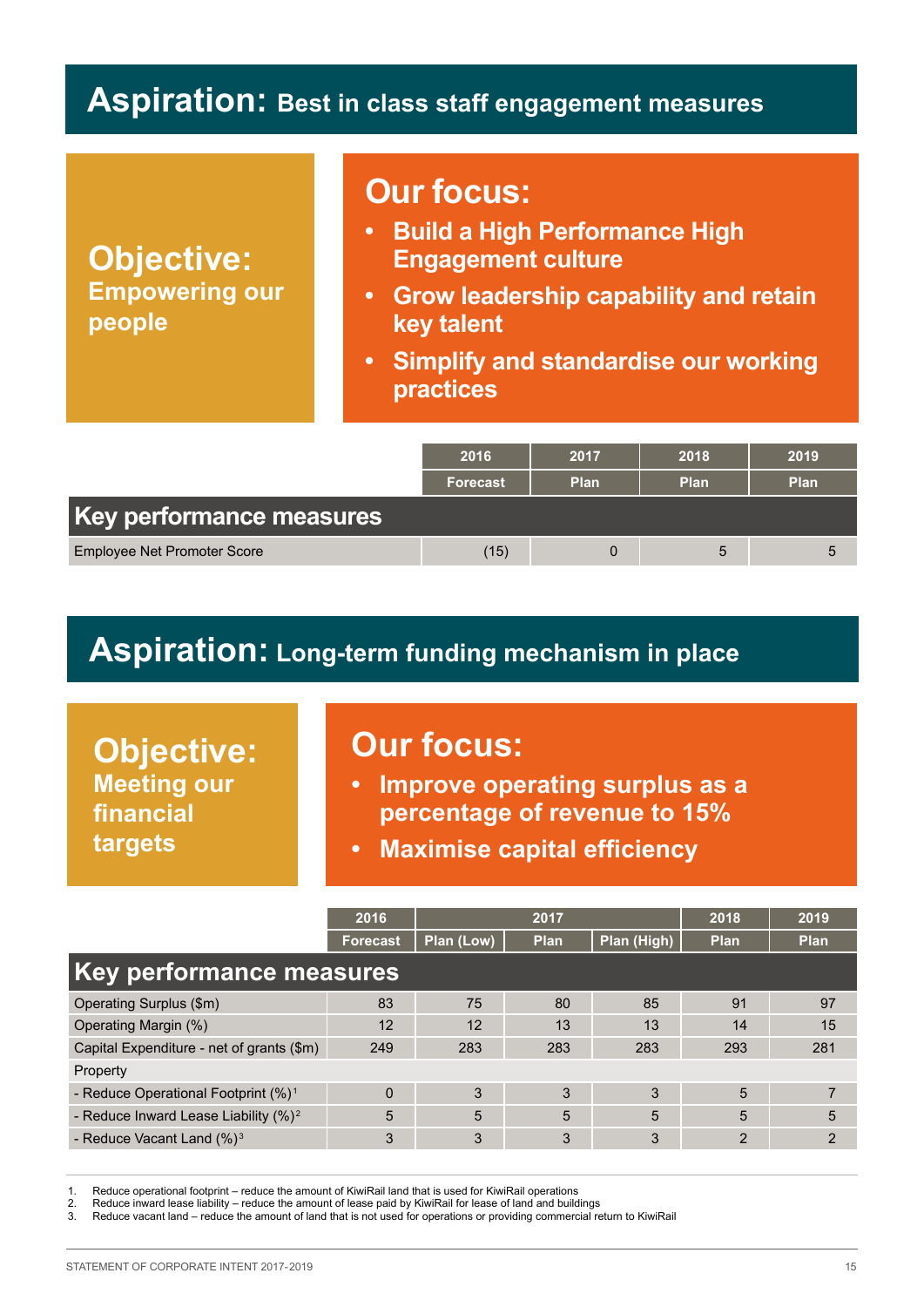# **Required information**

|                                               | 2016            | 2017        | 2018        | 2019        |
|-----------------------------------------------|-----------------|-------------|-------------|-------------|
|                                               | <b>Forecast</b> | <b>Plan</b> | <b>Plan</b> | <b>Plan</b> |
| <b>Shareholder Return Measures</b>            |                 |             |             |             |
| <b>Total Shareholder Return</b>               | N/A             | N/A         | N/A         | N/A         |
| Dividend Yield                                | $\Omega$        | $\Omega$    | $\Omega$    | $\Omega$    |
| Dividend Payout                               | $\Omega$        | $\Omega$    | $\Omega$    | $\mathbf 0$ |
| Return on Average Equity (%)                  | (46)            | (52)        | (43)        | (55)        |
| <b>Profitability/Efficiency Measures</b>      |                 |             |             |             |
| Return on Average Capital Employed (%)        | (32)            | (36)        | (30)        | (38)        |
| Operating Margin (%)                          | 12              | 13          | 14          | 15          |
| Leverage/Solvency Measures                    |                 |             |             |             |
| Shareholders' Funds to Total Assets (%)       | 54              | 53          | 57          | 53          |
| Gearing Ratio - net (%)                       | 25              | 32          | 29          | 34          |
| <b>Interest Cover</b>                         | 5.9             | 6.2         | 7.2         | 7.7         |
| Solvency (current assets/current liabilities) | 1.59            | 1.36        | 1.46        | 1.42        |

*Note that to provide meaningful comparatives, the above ratios assume that additional funding will be received as equity.*

### **Accounting Policies**

KiwiRail's detailed accounting policies can be found here: http://www.kiwirail.co.nz/media/publications

### **Dividend Policy**

KiwiRail is focused on improving financial sustainability and reducing the need for taxpayer support. However, a significant amount of investment will be required from the Shareholder for the foreseeable future. As such, KiwiRail does not expect to make any dividend payments over the period of this SCI.

### **Information to be provided to Shareholding Ministers**

KiwiRail will provide to Shareholding Ministers:

- An Annual Report and Half Yearly Report in accordance with sections 15 and 16 of the State-Owned Enterprises Act 1986. These will include a statement of financial performance, a statement of financial position, a statement of cash flows and such details as are necessary to permit an informed assessment of the Company's performance
- Continuous Disclosure reporting as required by

Treasury's Commercial Operations Team

- Regular reporting to Treasury's Commercial Operations Team for performance monitoring during the Strategic Plan investment period
- Other information requested by Ministers in accordance with section 18 of the State-Owned Enterprises Act 1986.

### **Procedures for share acquisition**

KiwiRail will consult with Shareholding Ministers on the subscription for, or sale of, shares in any company or equity interests in any other organisation which are material, involve a significant overseas equity investment. or are outside the scope of KiwiRail's core business.

### **Compensation from the Crown**

KiwiRail expects to receive compensation from the Crown as per section 7 of the State-Owned Enterprises Act 1986 for public policy work and projects undertaken by the company which have a public good element or purpose and would not be undertaken on purely commercial grounds.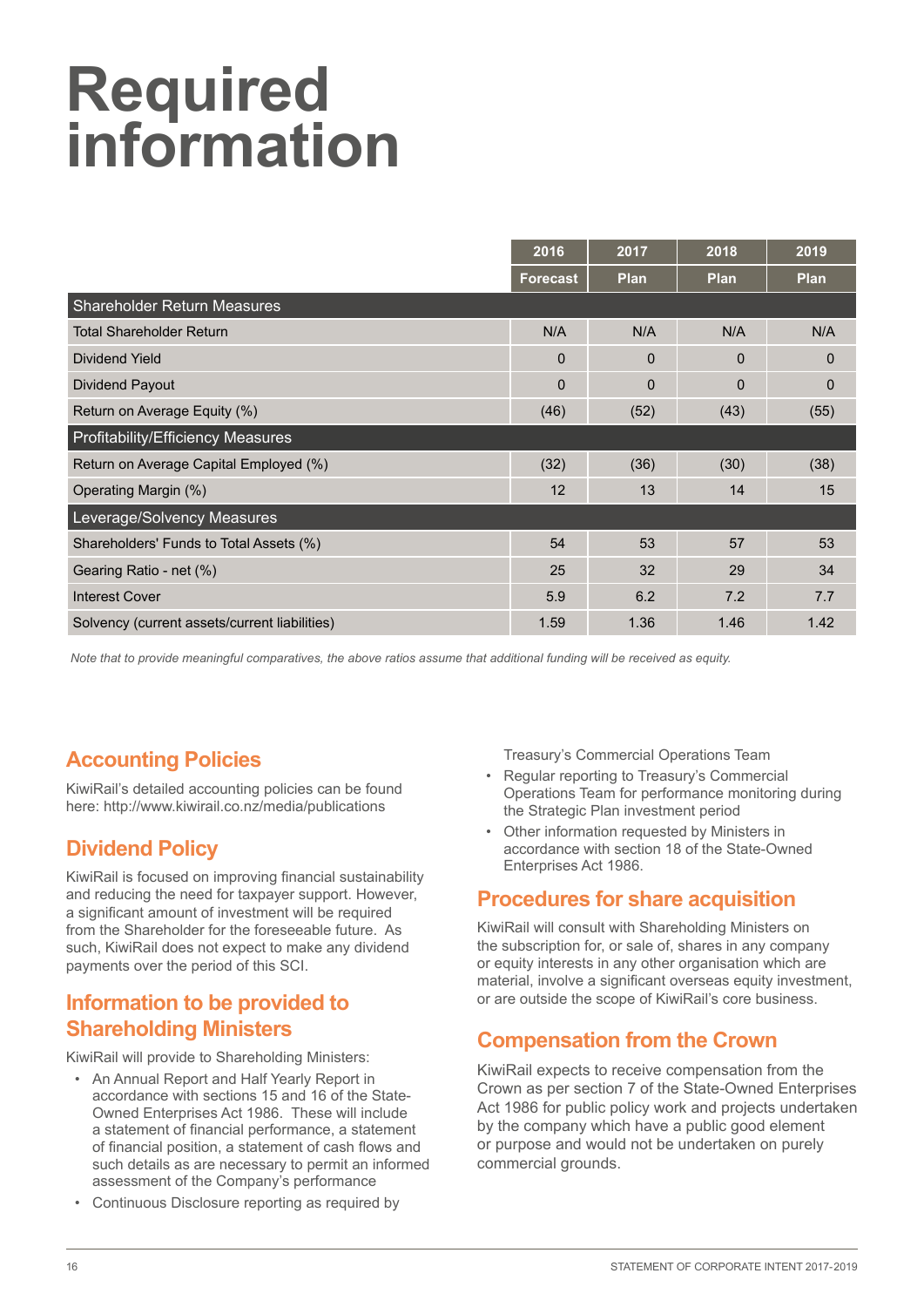### **Commercial Valuation of the Crown's investment**

The Board has used the method of discounted cash flows (DCF) to estimate the value of the KiwiRail Group as at 30 June 2016.

There has been a reduction in the commercial value related to operating free cash flows of \$120 million. This reflects the reduction in operating surplus

projections as a result of lower revenue growth projections compared with previous years.

Based on the current earnings projections, it is not expected that the Group will be tax paying in the projected earnings period. The present value of tax payable on ungeared earnings is, therefore, zero.

| ∣\$m                                                   | 30 June 2015 | 30 June 2016 |
|--------------------------------------------------------|--------------|--------------|
| Present Value of Pre-Tax Free Cash Flows               | (1,375)      | (1,485)      |
| Less Present Value of Tax Payable on Ungeared Earnings | $\Omega$     | 0            |
| <b>DCF Enterprise Value</b>                            | (1,375)      | (1, 495)     |
| Less Net Debt                                          | (170)        | (167)        |
| <b>DCF Equity Value</b>                                | (1, 545)     | (1,662)      |

The key points about the manner in which this valuation was derived are as follows:

- The DCF methodology used to calculate the Net Present Value (NPV) of the entire KiwiRail Group includes all subsidiaries on an after tax basis
- The DCF / NPV was based on the nominal (i.e. inflation-adjusted) future cash flows set out in KiwiRail's three year operating plan, with forward projections made through years 4 to 10 aligned to business unit planning models and years 11 to 20 consistent with the Commercial Review undertaken in 2014
- A terminal value of zero has been assessed
- A risk free rate of 4%\* and discount rate of 9% has been used (same as the 30 June 2015 valuation)
- PwC has confirmed the mathematical accuracy of the calculation of the DCF valuation prior to approval of the DCF value by the Board

*\*Risk free rate used is consistent with PwC approach to take a series of longer-term forward one year yields*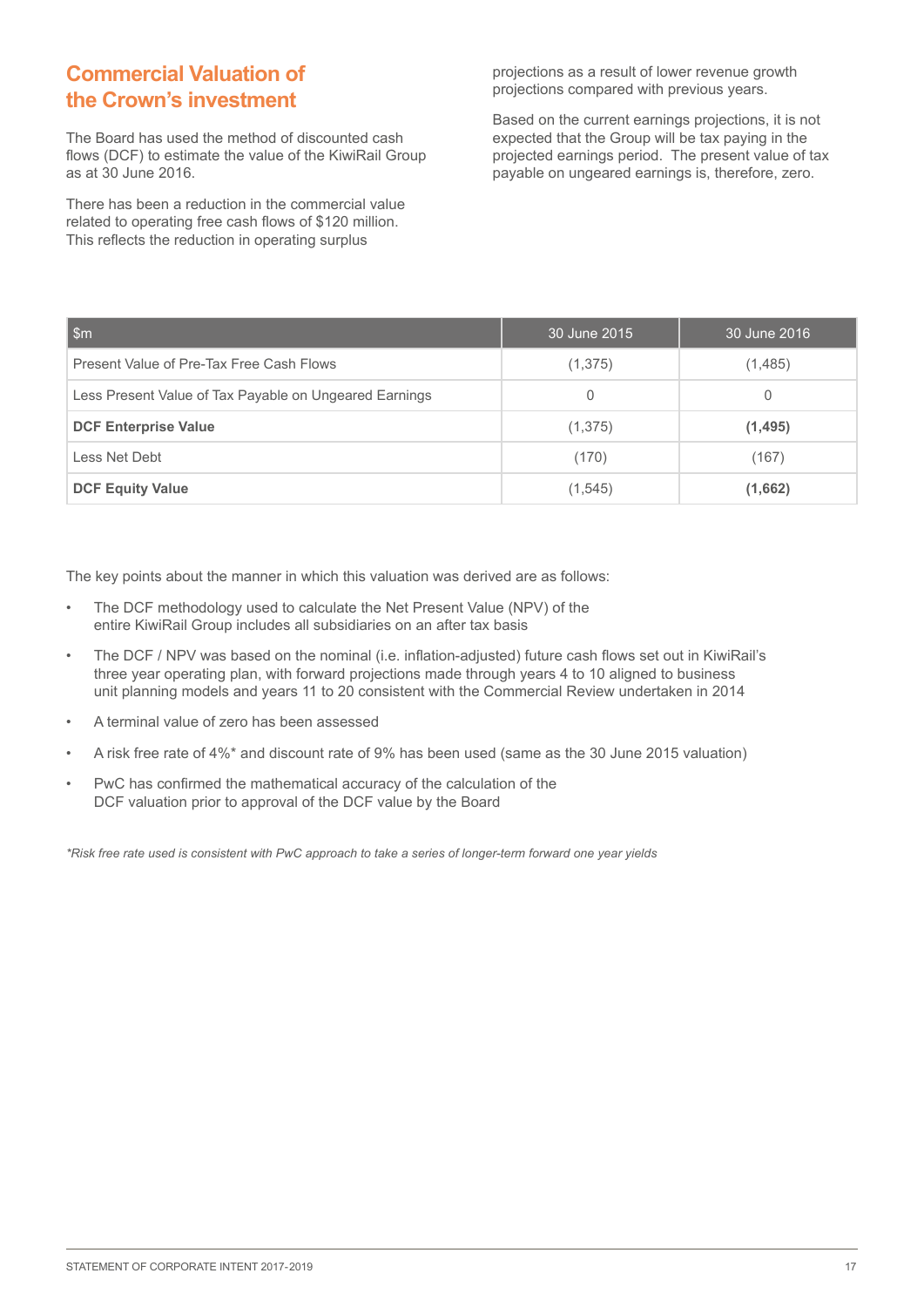# **APPENDIX 1: Performance Measure definitions and glossary**

### **Definitions of SOE Performance measures**

| Dividend Payout                     | Proportion of net operating cash flows paid out as a dividend to the<br>shareholder after allowance is made for capital maintenance.           |
|-------------------------------------|------------------------------------------------------------------------------------------------------------------------------------------------|
| Dividend Yield                      | The cash returned to the shareholder as a proportion of the value of the<br>company.                                                           |
| Gearing ratio (net)                 | Net Debt divided by Total Equity                                                                                                               |
| Interest cover                      | Operating Surplus divided by net Interest Expense on Borrowings                                                                                |
| <b>Operating Margin</b>             | Operating surplus divided by Total Revenue                                                                                                     |
| Return on Average Capital Employed  | EBIT divided by Total Average Equity before Revaluation Reserve and<br>Interest bearing liabilities                                            |
| Return on Average Equity            | NPAT divided by Total Average Equity before Cashflow Hedge Reserve                                                                             |
| Shareholder's Funds to Total Assets | Total Equity divided by Total Assets                                                                                                           |
| Solvency                            | Current Assets divided by Current Liabilities                                                                                                  |
| <b>Total Shareholder Return</b>     | (Commercial Value <sub>end</sub> less Commercial Value <sub>beg</sub> plus dividends paid less<br>equity injected) divided by Commercial Value |